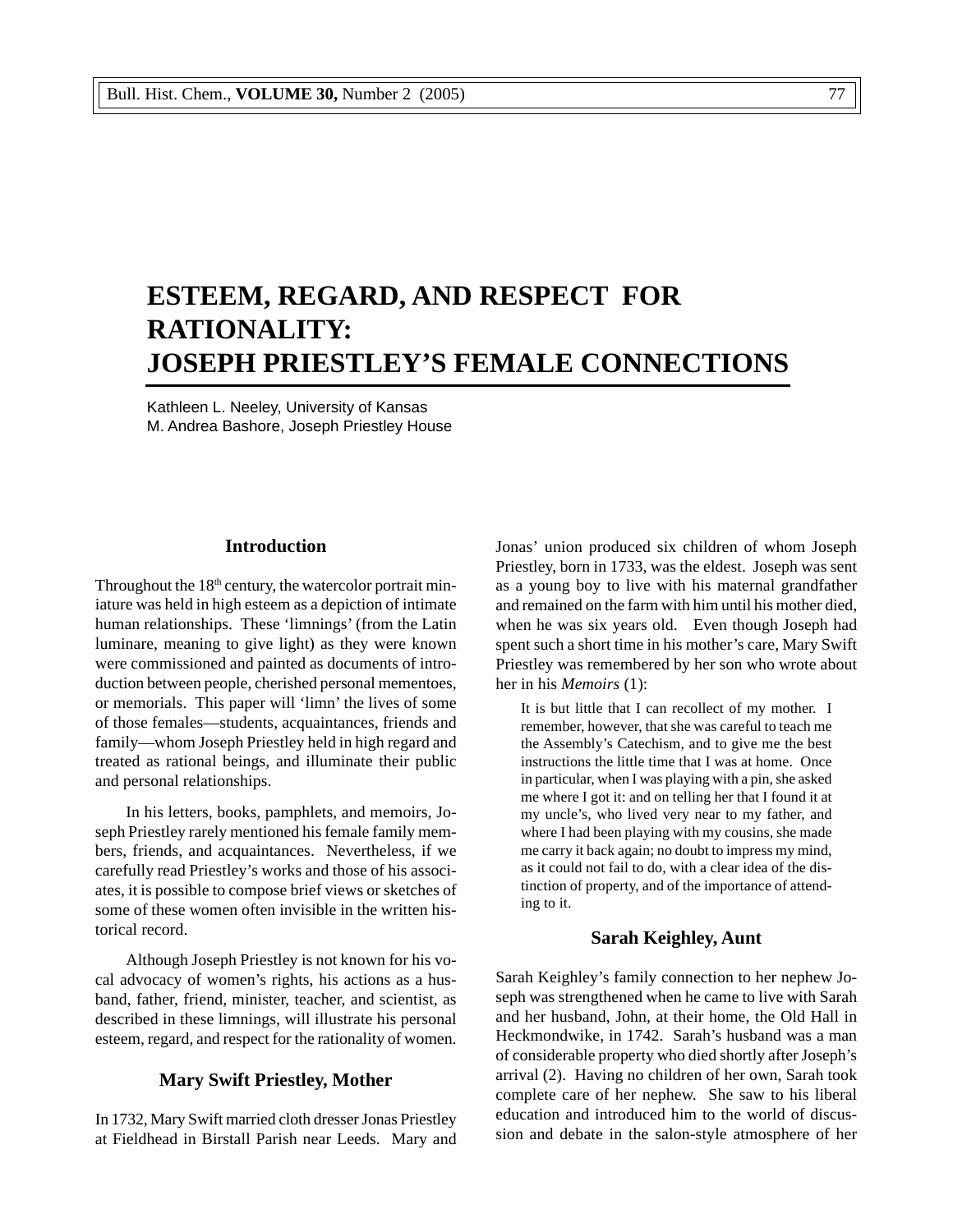home (3), "the resort of all the dissenting ministers in the neighborhood without distinction." According to Priestley (4), "From this time she was truly a parent to me until her death in 1764."

It was Sarah's wish that Priestley study religion in the Calvinist tradition in accordance with her own principles and become a minister instead of continuing in the family tradition of cloth-making. Aunt Sarah promised Joseph that if he became a minister (5), "she would leave me independent of the profession." However, Joseph's professed heterodox Arian beliefs caused controversy within his first congregation at Needham Market and also affected his relationship with his family and Aunt Sarah. In his *Memoirs,* Priestley cited (6), "the ill offices of my orthodox relations ... as partly responsible for the failure of all remittances from my aunt." Priestley named no names of these 'orthodox relations,' though Schofield (7) cites letters from Timothy Priestley, Joseph's brother, to Sarah in which he revealed the degree to which Joseph's beliefs differed from their aunt's. Thus, Aunt Sarah's intimate connection with Joseph was broken.

When Sarah Keighley died, she cut her nephew off with "only a silver tankard as a token of her remembrance." Joseph Priestley apparently took no offence. He respectfully noted that he understood his aunt's decision to leave everything to her deformed niece who depended on Sarah for complete financial support (8).

# **Hannah Holdsworth Priestley, Stepmother**

Jonas Priestley's second wife, Hannah Holdsworth, was connected to her stepson Joseph Priestley only for a short time. Priestley may have hardly known her since he had been sent off to live with his aunt Sarah. He described her as (9) "a woman of good sense, as well as of religion." By 1752 Hannah Priestley was dead.

## **Mary Wilkinson Priestley, Wife**

Mary Wilkinson's life began in the south of Cumbria, England, not far from Morecambe Bay. Her father, Isaac Wilkinson, was a Presbyterian migratory ironworker. With his first wife, Isaac had two boys, John and Henry. He married again sometime before 1742, when his first daughter, Mary, was born. Siblings William, Margaret, and Sarah followed in short succession (10).

By 1753 a more independent and now 'gentleman' Isaac Wilkinson made enough money to become a partner with his son, John, in an ironworks business at Bersham, Clwyd, North Wales. The region was dotted with iron furnaces, paper mills, lime pits and kilns, coal mines, and 'clinker' waste piles, but the family moved there and occupied a fine country house called "Plas Grono," near Wrexham, an area that was home to many Dissenters (11).

In 1756 Mary's brother William was sent to Joseph Priestley's school at Nantwich. Mary was about sixteen years old at the time, and she and her younger sisters may have been among Priestley's female students. Bessie Rayner Belloc described her great-grandfather's school and his educational philosophy toward women (12):

with a separate room for half a dozen young ladies. Priestley at all times gave his best mind to the teaching of girls, and shows by many incidental words that he held women in as high mental and moral estimation as men.

When Priestley became tutor at Warrington Academy, William moved north and continued as one of Priestley's students. In this manner, the Wilkinsons maintained a connection with Joseph Priestley.

In 1762 Priestley moved into a new house at the Academy and sought ordination, as well as a connection with Mary Wilkinson. Evidently, his happy situation led Joseph to consider marriage, as is evident in this letter to John Sedden (13):

I am going to have a dearer, more important stake in this world than I have ever yet had in it. I can sincerely say, I never knew what it was to feel a good deal on the account of another person. The hazard of bringing a person into difficulties which she cannot possibly have any idea or prospect of, affects me, at times, very sensibly.

Mary became Joseph Priestley's wife on June 23, 1762 at Wrexham parish. Whether Mary brought a dowry to her marriage is not known, but if one were provided, her elder brother, John, may have been a contributor.

The newly married couple took in students as boarders to supplement Joseph's salary of 100 pounds per annum. Mary supervised the boarders and saw to the running of the household. In 1763 Mary bore her first child, Sarah. The difficulties of childbirth, challenges of caring for her boarders, and the damp environment of Warrington's location on the Mersey River may have contributed to the health problems that plagued Mary for the rest of her life (14).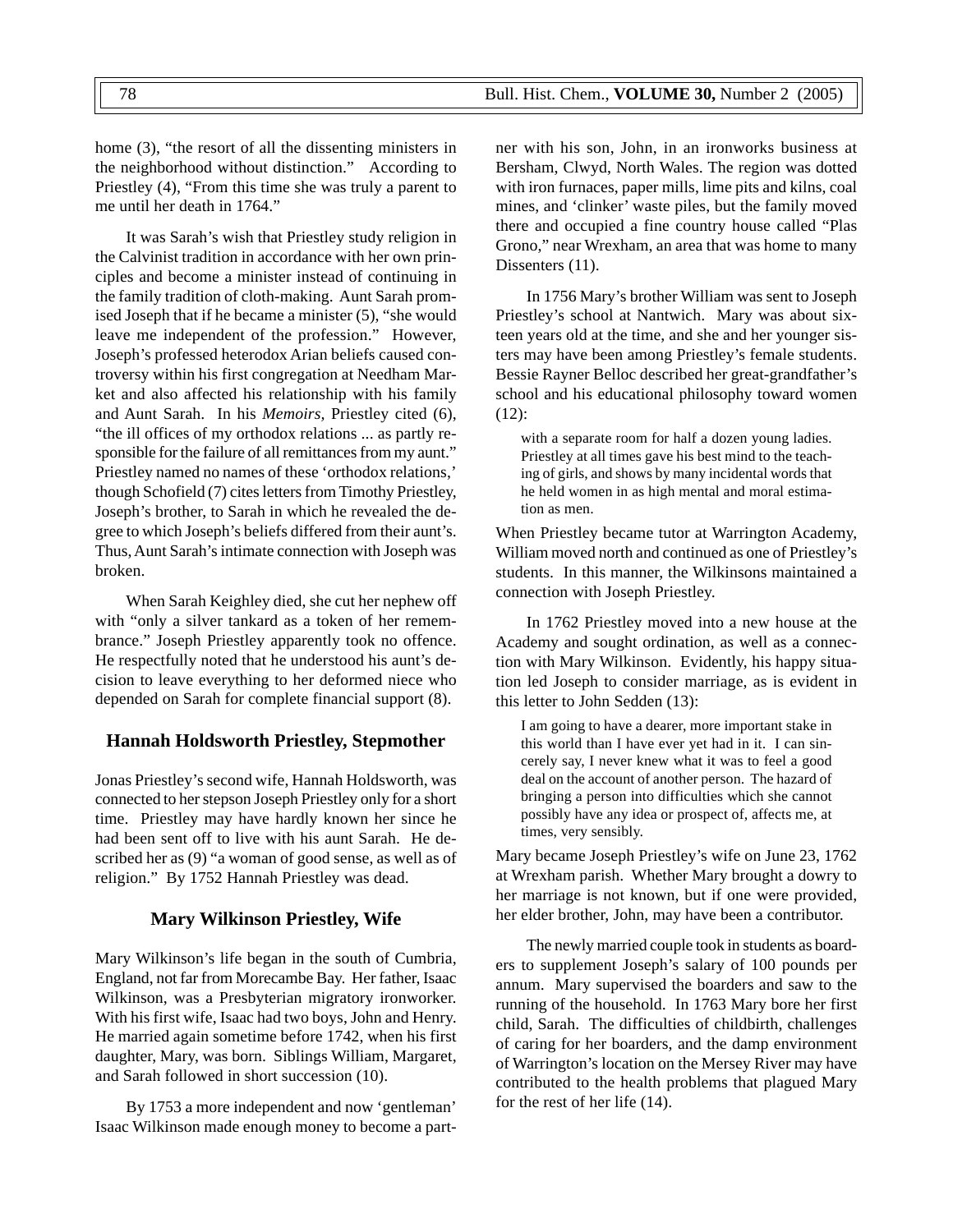Mary and Joseph moved several times—first to Leeds, Yorkshire, then to Calne, Wiltshire, and later to Birmingham in the Midlands—always in search of a situation that would afford Joseph professional opportunity and adequate financial support for the growing family that now included sons Joseph, William, and Henry.

Friends, patrons, and subscribers gave money to offset the Priestley's moving expenses and provide income to supplement the salary he received as a minister. Reverend Theophilus Lindsey and his wife, Hannah, introduced Priestley to Mrs. Elizabeth Rayner, one of Lindsey's "hearers and most zealous friends" who became Joseph's greatest benefactress (15). Mrs. Rayner gave Priestley annual gifts of 50 pounds and bequeathed 2,000 pounds to him in her will (16).

Mary's brother, John, found (and probably leased) the country Georgian house called Fair Hill, just outside Birmingham, for Mary and Joseph (17). The property had gardens and outbuildings, and Mary had three servants: Hannah Woodcock, Mary Rawlison, and a servant boy to help with the housework (18). The eleven years Mary and Joseph spent in Birmingham were years of relative peace, contentment, and happiness. They enjoyed spending evenings at the fireside in the parlor talking with the children (19). Daughter Sarah married



**Figure 1.** *An older Mary Priestley wearing a shawl. Copy of James Millar (c.1735-1805) after Carl F. von Breda (1759-1818) painting of Mary Priestley by Beverley Conrad, 1995. Courtesy Joseph Priestley House, Pennsylvania Historical and Museum Commission.*

and gave her parents their first grandchild, and their sons seemed destined for employment with their successful ironmaster uncles.

The Church and King riots of 1791 changed Mary's life forever. The drunken mob sacked, looted, and burned Fair Hill. The losses she and Joseph suffered were extreme and the days of mayhem affected Mary's health: her old illness returned and she was spitting blood.

With funds in short supply, John Wilkinson sent the Priestleys 500 pounds, invested 10,000 in French funds with the interest going to his brother-in-law, and provided 200 pounds annually for their support. The increasingly tense political and social atmosphere surrounding the Priestleys between 1791 and 1793 affected their sons, whose prospects for suitable employment in England were substantially reduced. When young Henry learned at school in Hackney that some friends desired to go to America, a plan for the family's emigration began to develop.

Mary was about 51 years old when she sat for a portrait (Fig. 1) by Swedish artist Carl F. von Breda, who painted her wearing a fine muslin cap trimmed with lace over her white hair. Her countenance is thoughtful but lined with distress. Mary is enveloped by a shawl, over the shoulders of her plain black dress, a source of warmth and comfort worn during threatening times. (20).

Tears and disappointment must have overflowed in the Priestley family in the spring of 1794 when Joseph and Mary Priestley set sail for America. They left Sarah and her four children, six years of age and under, in England, with a husband whose difficult and obstinate attitude was of great concern to her parents (21). The sadness of their farewells can only be imagined. After a voyage of much sickness, travel on rough roads from New York to Philadelphia, and thence 120 miles to remote Northumberland, Mary arrived in the village of about 100 houses. As her husband wrote to John Wilkinson from Philadelphia on June 27, 1794, Mary preferred a country home (22): "your sister, as well as myself, dislikes living in such a city as this. We want no more society than we shall have among ourselves at Northumberlan" On August 26, Mary confirmed (23):

I like America very well . . . and I am happy and thankful to meet with so sweet a situation and so peaceful a retreat as the place I now write from . . .. I am anxious to be settled ourselves, we are not at a time of life to keep rambling about.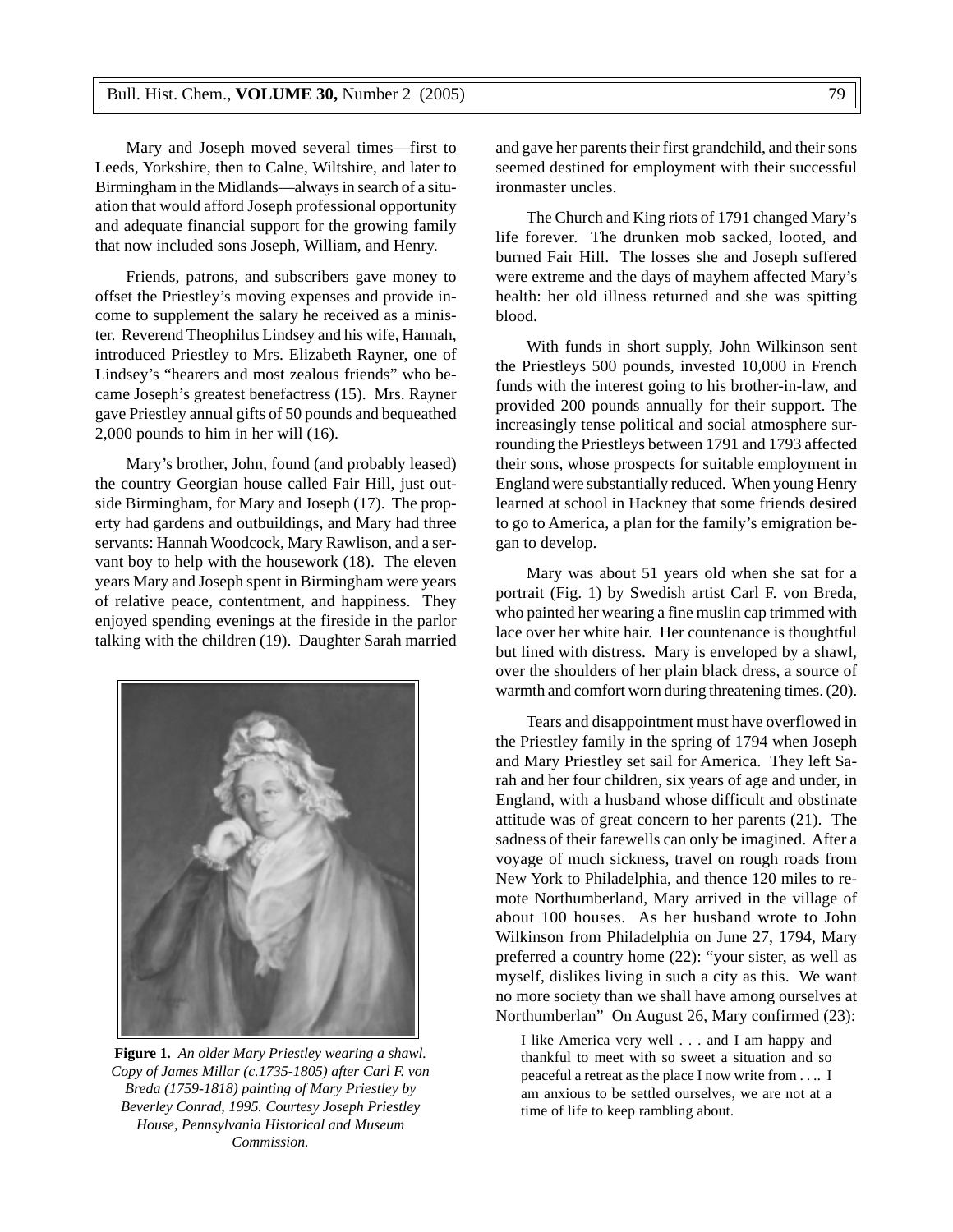Mary and Joseph planned a new home to be built on North Way near the Susquehanna River. From her temporary house nearby, she could see the progress of the home as it rose. Mary's illness became more serious, and she was nursed by her daughters-in-law and a friend, Mrs. Bakewell. She died on September 7, 1796, nine months after the death of her youngest son, Henry, and approximately fifteen months before her new home was ready for occupancy (24). Mary Priestley was fiftyfour years old.

Since Mary destroyed most of her correspondence, we can only guess how she might have felt raising her children in so many houses crowded with her husband's books and accumulating collections of scientific apparatus, electrical machines, and bubbling vats where she witnessed the sparks, explosions, and strange smells emanating from his (25) "noxious effluvia." Joseph described his wife as (26):

a woman of an excellent understanding much improved by reading, of great fortitude and strength of mind, and of a temper in the highest degree affectionate and generous, feeling strongly for others and little for herself. Also excelling in everything relating to household affairs, she entirely relieved me of all concern of that kind, which allowed me to give all my time to the prosecution of my studies.

# **Martha Priestley Crouch, Sister**

Like her brother, Martha Priestley was born in Fieldhead, probably in 1738. She married Zorobabel John Crouch in 1761 (27). From extant correspondence between Joseph and his younger sister, Martha, we can learn something about his affection, generosity, and concern for her situation. Joseph recommended the (28) "agreeable society in Leeds" to Martha in 1786 when she desired to leave Fieldhead, and in December of 1791 and 1792 he reminded Martha to visit his bankers and draw his annual gift to her of 15 pounds (29). Martha also learned about other personal family matters such as the health of her sister-in-law, Mary, and her nephew, Harry. Priestley invited his sister to stay with him in London (30) "whenever it shall be convenient to you to come this way."

After immigrating to America, Joseph continued to write to Martha. He described the eight-week long voyage from England and deplored his (31) "seemingly out of the world" location in Northumberland. In his last will and testament, Joseph bequeathed (32) "the sum of 10 pounds sterling for suits of mourning" each, to his sister Martha Crouch and to his brothers, Timothy and

Joshua, all living in England. Martha's special clothing could continue her connection to her brother as a lasting memorial.

# **Sarah Priestley Finch, Daughter**

Sarah Priestley, Joseph's eldest child and only daughter, had a special connection with her father who desired to have her with him always. During her childhood, Sarah learned to play the harpsichord (33), ventured into her father's 'elaboratory,' and cared for her younger brothers.

As a young adult in Birmingham, her social circle included Mary and Martha Russell, Elizabeth and Anne Ryland and their cousins, and Mary Anne Galton, offspring of prominent families who lived in the neighborhood. One of Sarah's friends recalled the occasion when 'Sally,' as she was known, decided to help out by cleaning her father's laboratory. In the process, she very carefully washed out all the bottles for him, necessitating tactful and loving intercession by her mother on Sally's behalf (34).

Faujas de Saint Fond, a French scientist and traveler, described Sarah (35) as Dr. Priestley's "amiable daughter," having "much vivacity of mind and gentleness of manner."

In 1786 Sarah married William Finch, an ironmaster and nail maker who experienced mixed business success in his career. Within sixteen months, Sarah bore her first child, a daughter Ann, who became a 'favorite' with Anna Barbauld, poetess and friend of the Priestley family. By 1797, when Sarah was pregnant with her sixth child, her husband was bankrupt. Joseph Priestley took up his daughter's plight and asked John Wilkinson to cash in funds from Priestley's French investments to aid Sarah (36).

In autumn of 1801 Sarah had her last child, a daughter named Catherine Irene. Although her grandfather never knew of Catherine's success as a schoolmistress, he would have been proud of her for she followed in his footsteps in education (37).

After eighteen years of marriage, Sarah died in June 1803 at Bordesley, England, and was buried at the New Meeting, Birmingham. She was forty years old. Because of slow delivery of the mails, Joseph Priestley, by this time in failing health, never learned of Sally's death before his own occurred. But, with the greatest of understanding and love for his dear Sally and her children,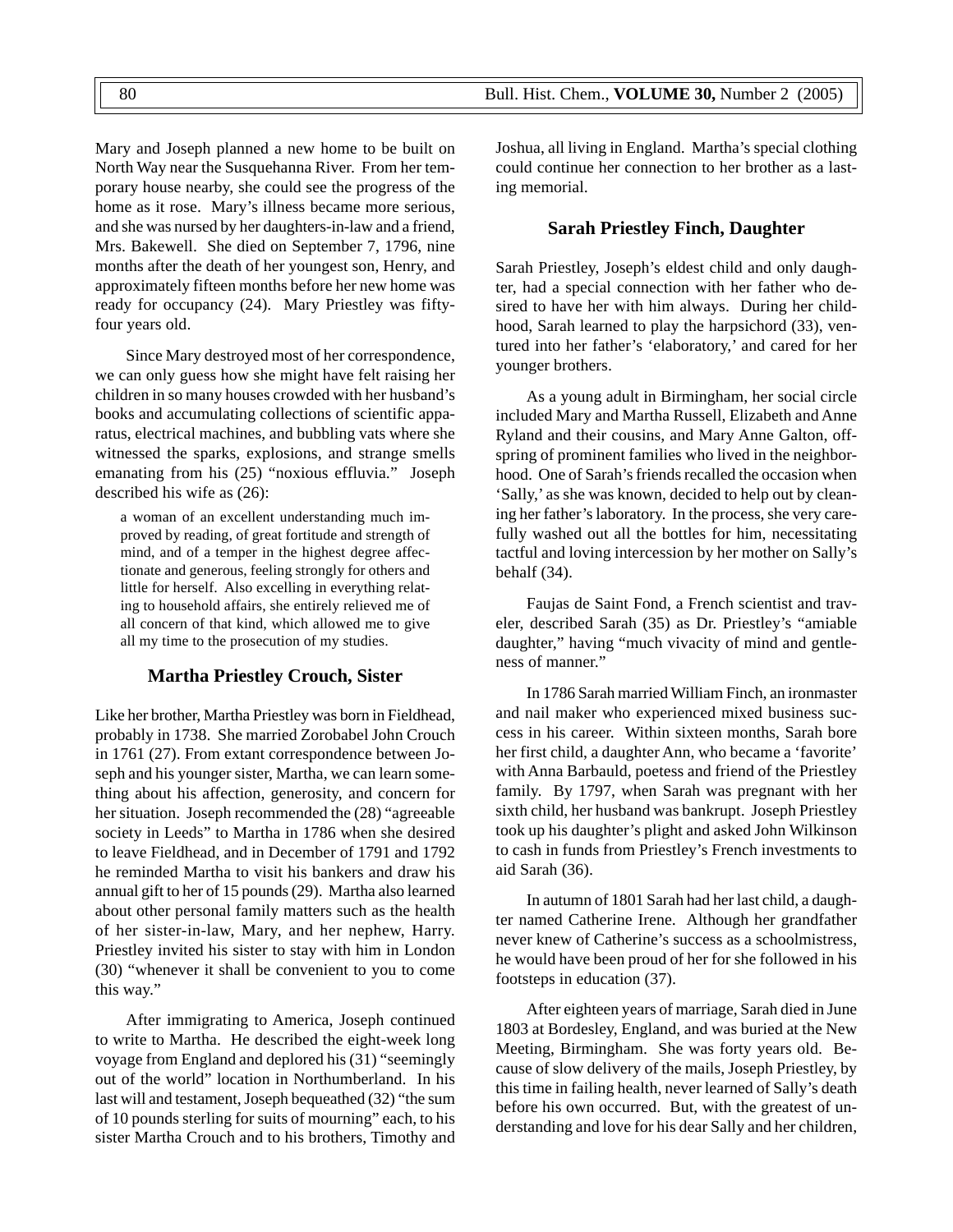Priestley bequeathed to her an annuity of sixty pounds sterling, or to her children in case of her death, and stipulated through three named trustees, that Mr. Finch was expressly not entitled to any part of the money, nor could he exercise any control over it.

# **Anna Letitia Aikin Barbauld, Friend**

Anna Barbauld (Fig. 2), a poet and writer of children's books and political and religious miscellania, was born on June 20, 1743, to Dr. John Aikin and Jane Jennings Aikin (38). Dr. Aikin and Joseph Priestley were tutors at Warrington Academy from 1761 to 1767. Anna became very close friends with Mary and Joseph Priestley. In his Memoirs, Priestley wrote (39):

Mrs. Barbauld has told me that it was the perusal of some verses of mine that first induced her to write any thing in verse, so that this country is in some measure indebted to me for one of the best poets it can boast of. Several of her first poems were written when she was in my house, on occasions that occurred while she was there.

In 1767, when the Priestleys moved to Leeds, Anna wrote her first important poem, a farewell, entitled "On Mrs. P[riestley]'s Leaving Warrington." Here are a few lines from the poem (40):

How oft the well-worn path to her abode At early dawn with eager steps I've trod, And with unwilling feet retired at eve, Loath its approach unheeded to believe. Oft have there the social circle joined Whose brightening influence raised my pensive mind

According to Turner (41), "An Address to the Deity," "To Mrs. P," and "The Mouse's Petition" were probably written during one of Anna's several visits to the Priestleys in Leeds in the late 1760s. This was the period of some of Joseph Priestley's most famous experiments on gases. "The Mouse's Petition" is a supplication for release from one of Priestley's captured mice intended for experimental testing of his 'suffocating' gases. Turner tells us of its appearance: "Next morning it [the mouse] was brought in after breakfast, with the petition twisted among the wires of its cage." Here are a few lines from the poem (42):

Oh! Hear a pensive prisoner's prayer, For liberty that sighs; And never let thine heart be shut Against the wretch's cries.

For here forlorn and sad I sit, Within the wiry grate;

And tremble at th' approaching morn, Which brings impending fate.

As the story goes, the mouse was freed as a result of its kind friend's petition (43).

In a letter dated June 13, 1769, Joseph Priestley wrote to Anna, encouraging her to publish her poems (44). Thereafter she collected a number of them, including the poems mentioned above, and they were published in 1773 by Joseph Johnson, Priestley's publisher, in St. Paul's Church-Yard, London, in *Poems.* Also dur-



**Figure 2.** *Anna Letitia Aikin Barbauld from a medallion by Wedgwood. Frontispiece from* Memoir of Mrs. Barbauld, including letters and notices of her family and friends*, by her great niece, Anna Letitia Le Breton, George Bell and Sons, London, 1874.*

ing this period, Anna wrote one of her most important poems about Priestley while visiting them in Leeds in 1769 or 1771. "A Character of Joseph Priestley" includes these stirring lines (45):

Champion of Truth! Alike thro Nature's field, And where in sacred leaves she shines reveal'd, Alike in both, eccentric, piercing, bold, Like his own lightnings, which no chains can hold, Neglecting caution and disdaining art, He seeks no armour for a naked heart. Pursue the track thy ardent genius shows[,] That like the sun, illumines where it goes! Travel the various map of science o'er,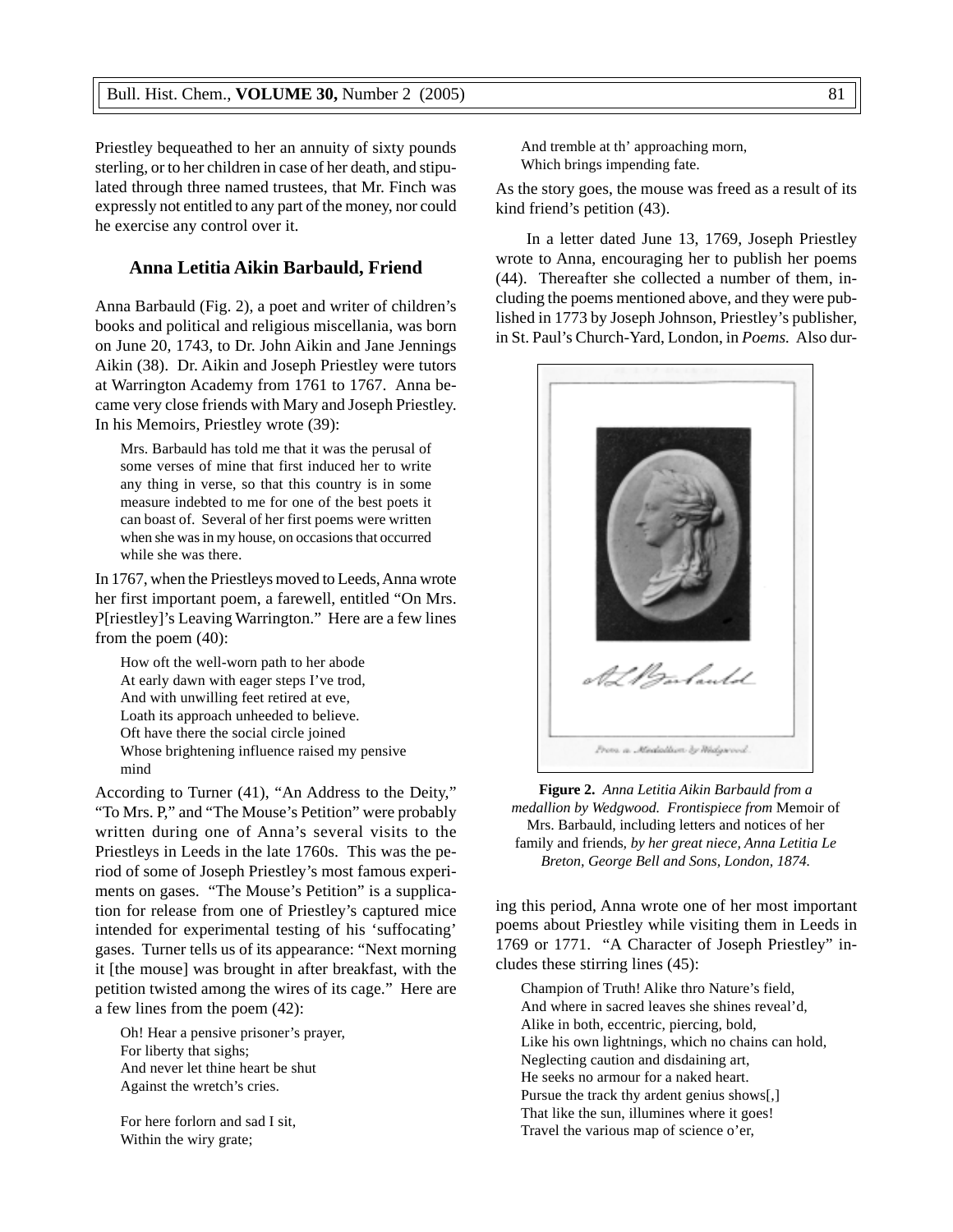Record past wonders and discover more! Pour thy free spirit o'er the breathing page, And wake the virtue of a careless age!

"An Inventory of the Furniture in Dr. Priestley's Study" provided a word picture of the room. Schofield said that the description matches the house on Basinghall Street in Leeds (46). The poem alludes to Priestley's *New Chart of History* and *Chart of Biography* hanging on the walls, along with maps of every country. It refers to some of the books he owned, which included the works of the church fathers, books of jurisprudence, and *Metamorphoses*.

In 1774 Anna married Rochemont Barbauld, who had previously attended Warrington Academy, and was a minister of a church in Palgrave, Suffolk. Together they opened a very successful boarding school, which they ran until 1785. *Hymns in Prose for Children* was published in 1781 and was her best work according to the DNB (47). *Hymns* drew a strong connection between the beauties of the natural world and God's love. It remained popular well into the nineteenth century.

In 1785 the Barbaulds closed their school and spent a year touring France. They settled in Hampstead, near London, upon their return. After this Anna began publishing editorials and poems on various social and political issues, including several advocating religious tolerance, women's rights, and abolishment of the slave trade. After the Birmingham riots in 1791, Anna wrote her last poem concerning Priestley in "To Dr. Priestley. Dec. 29, 1792" (48).

Following the Priestleys' move to America, Anna resumed corresponding with Joseph in 1797. Priestley responded by expressing his sadness at (49) "the loss of a folio book [in] which she [his wife, Mary, now deceased] had copied all your unpublished poems, and other small pieces, especially the first poem we ever saw of yours … We also regretted the loss of the little poem you wrote on the birth of Joseph." He mentioned his particular obligations to her for taking under her care a daughter of Sally [Finch]. This might have been Ann Finch, Sally Finch's daughter, for whom Anna wrote an obituary in 1809 in the *Monthly Repository* (50). The remainder of Anna's life passed quietly at Stoke Newington, where she died on March 9, 1825.

# **Lucy Barclay Galton and her Daughter, Mary Anne Galton Schimmelpenninck, Wife and Daughter of Joseph Priestley's Friend**

Lucy Barclay (Fig. 3) was born in 1757 at Bushill. Lucy married Samuel Galton Junior, in October of 1777. Galton was a Quaker, who, in spite of the pacifist tenets of his religion, made a fortune exporting guns as part of the slave trade. He had scientific interests and became a member of the Lunar Society and the Royal Society. Galton was a strong supporter of Joseph Priestley, providing him with financial help for many years. Many of the Lunar Society meetings were held at the Galtons' country home, Great Barr, outside of Birmingham (51).

Mary Anne Galton was born in Birmingham in 1778, the eldest child of Samuel and Lucy Galton. Mary Anne's autobiography (Fig. 4) provides us a window into the life and times of the members of the Lunar Society from a unique perspective, that of a child of one of the members. As Quakers, the Galtons believed that girls should receive the same education as boys. They each took part of the responsibility for educating Mary Anne and their other children. Lucy had high expectations for her children and herself. During one of Lucy's several illnesses, Mrs. Joseph Priestley came to live with the Galton family and was in charge of the invalid (52).



**Figure 3.** *Lucy Barclay Galton, wife of Samuel Galton Jr., friend of Joseph Priestley. Plate 28 of Vol. 1 of K. Pearson,* The Life, Letters and Labours of Francis Galton, *Cambridge University Press, Cambridge, 1914.*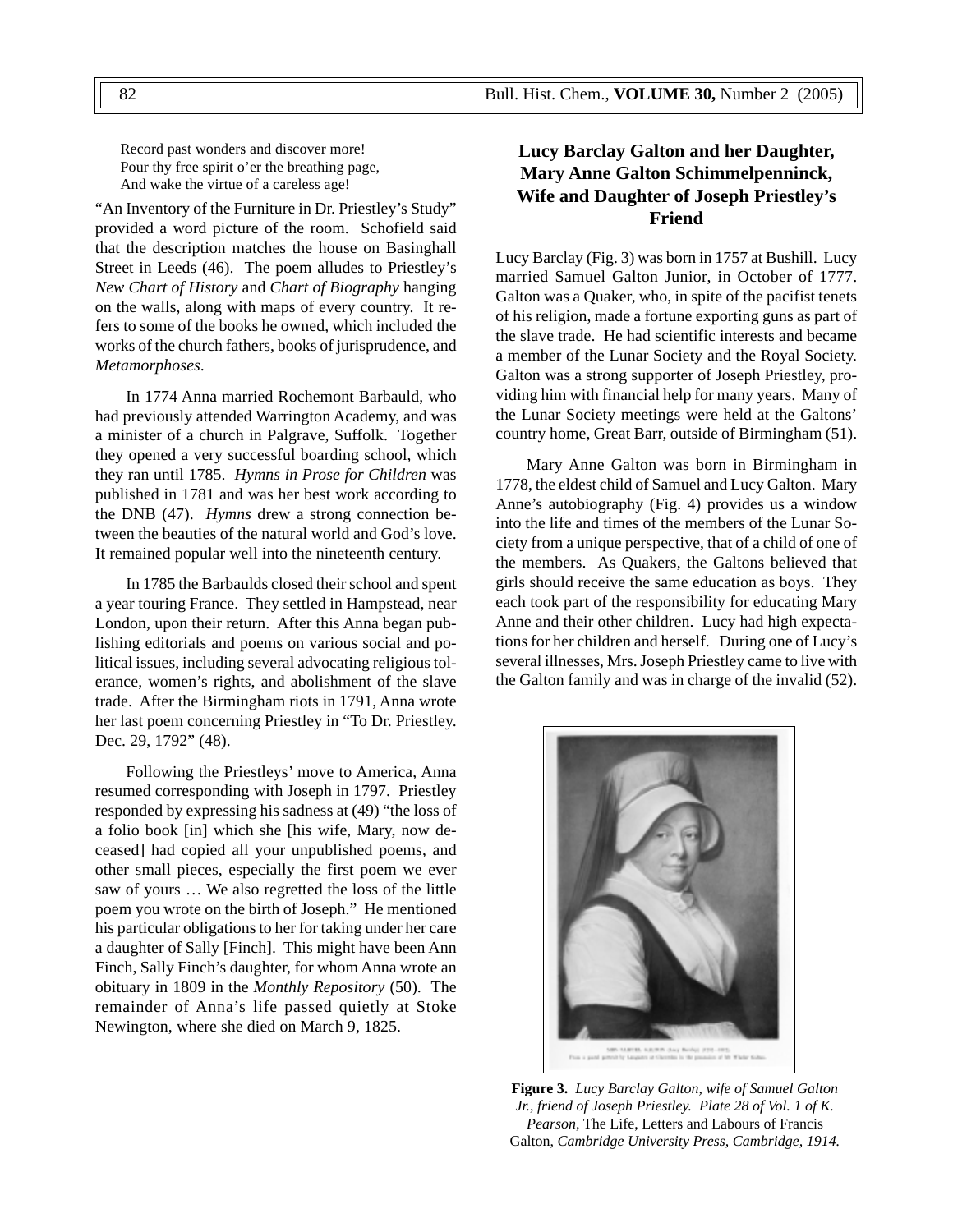The Galton and the Priestley families continued to be close friends as their children grew. Even after the

Priestleys moved to America, Samuel Galton Junior's records show continued financial support for Priestley in 1798 and 1803. Letters to and from Priestley and Galton continued until Priestley's death in 1804 (53).

Mary Anne said that her acquaintance with the Lunar Society members and their friends extended from the time she was eight until she was twenty-four or five. She described her



**Figure 4.** *Frontispiece and title page of the autobiography of Mary Anne Galton Schimmelpennick. M. A. Schimmelpennick,* Life of Mary Anne Schimmelpennick, *edited by her relation*, *Christiana C. Hankin, Longman, Green, Longman, and Roberts, London, 4th ed., 1860, .*

early impression of many of her father's friends, saying of Joseph Priestley (54):

the father of discoveries on air; a man of admirable simplicity, gentleness, and kindness of heart, united with great acuteness of intellect. I can never forget the impression produced on me by the serene expression of his countenance.

Mary Anne mentions various visits from William Priestley, Joseph Priestley's son (55), "In the evenings when it was rainy, William Priestley would often come and amuse me with tales from the *Arabian Nights*, which was a very favourite book, not only with himself, but also with Dr. Priestley." She relates several occasions when various sons of the Lunar Society men reported at their meetings on visits to France. When Mr. Boulton brought his son to a meeting after a long trip to Paris, she comments (56):

I noticed, as a remarkable thing, that the company (which consisted of some of the first men in Europe) all with one accord gathered round him, and asked innumerable questions, the drift of which I did not fully understand. They almost hung upon his words; and it was impossible to mistake the indications of deep anxiety, hope, fear, curiosity, ardent zeal, or thoughtful gravity, which alternately marked their countenances, as well as those of my own parents. … All present seemed to give a fearful attention. Why, I did not then well know, … but the rest of the party heard, no doubt, in this young man's narrative,

the distant, though as yet faint, rising of the storm which, a year later, was to burst upon France, and,

in its course, to desolate Europe.

Mary Anne described first hearing of the French Revolution at a Lunar Society meeting (57):

the door of the drawing-room opened, and in burst Harry, William Priestley's brother, a youth of sixteen or seventeen, waving his hat, and crying out 'Hurrah! Liberty, Reason, brotherly love for ever! Down with kingcraft and priestcraft. The majesty of the People for ever! France is free,

the Bastille is taken: William is there, and helping. I have just got a letter from him. …' We all stood thunderstruck. … I never saw joy comparable in its vivid intensity and universality to that occasioned by the early promise of the French revolution. … I can look back on my surprise at the total change introduced at this time in the subjects of conversation. Even with my father's scientific friends, politics became all-absorbing.

Mary Anne married, but had no children. She became a writer and was active in various causes during her life. In 1825 she was one of the founding members of The Female Society for the Relief of British Negro Slaves, along with several other female descendants of the Lunar Society men: Miss Galton, Mrs. Moilliet, the daughter of James Keir, Mrs. Sneyd Edgeworth, and Miss Wedgwood (58).

#### **Elizabeth Fulhame, Scientific Associate**

In 1816 when Thomas Dobson, a Philadelphia bookseller, catalogued the volumes in the library of the late Dr. Joseph Priestley prior to their sale, included in the list (59) was a 1794 London publication entitled "Fulhame on combustion." This unusual book—a serious scientific treatise authored by a woman and properly titled *An Essay on Combustion with a View to a New Art of Dying* [sic] *and Painting wherein the Phlogistic and Antiphlogistic Hypotheses are Proved Erro-*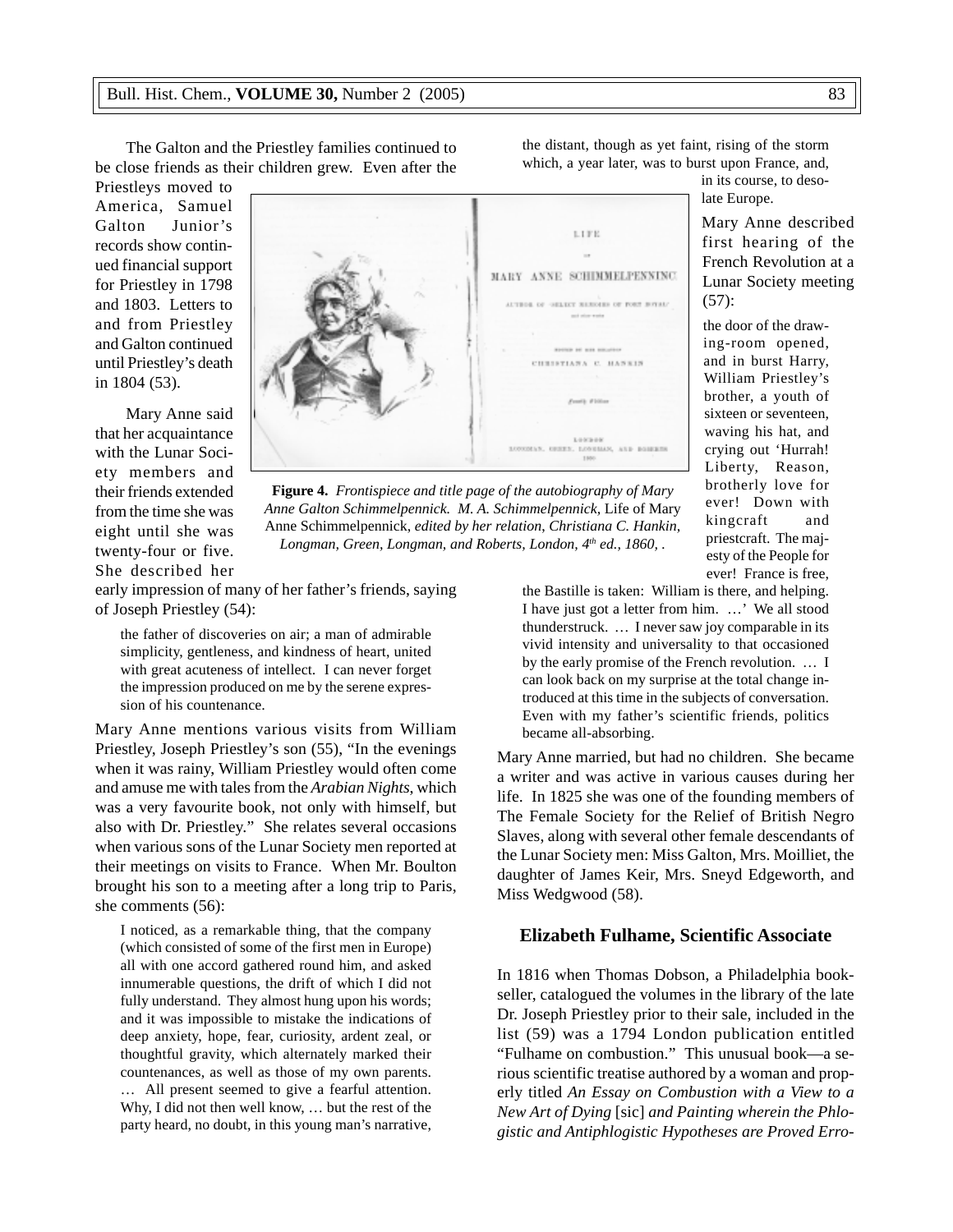*neous—*had been on Priestley's Northumberland library shelf for some time. In fact, he had witnessed her experiments in London (60). In 1800, Priestley published his book *The Doctrine of Phlogiston Established, and That of the Composition of Water Refuted* in which he commented on Fulhame's experiments and conclusions (61):

I was greatly struck with them; but I do not think that they prove the decomposition of water.

Elizabeth was the wife of Dr. Thomas Fulhame, a physician. She was an intelligent woman who began her scientific work about 1780 when she proposed "the possibility of making cloths of gold, silver, and other metals by chymical processes" to her husband and some friends who decided her ideas were "improbable" (62). She persisted in her efforts and made contributions to photochemical imaging and catalysis. Mrs. Fulhame was the first to be successful with creating photo images on dyed materials and conducted extensive combustion experiments which she interpreted as involving water as a catalyst (63). When she published her essay in 1794, it was widely read and commented on by other scientists and philosophers. Priestley disagreed with Fulhame's interpretations but enjoyed their discussions of phlogiston, airs, and metals (64). In 1810 an American edition of Fulhame's essay was published in Philadelphia and she was reported to be an honorary member of Philadelphia's Chemical Society, possibly at the recommendation of Joseph Priestley (65).

# **Catherine Hutton, Friend and Member of Joseph Priestley's Congregation**

Catherine Hutton (Fig. 5), a writer of novels and miscellania, was born on February 11, 1756, to William Hutton and his wife, Sarah Cock, in Birmingham. William Hutton was most remembered for his histories of Birmingham. Catherine never married and was the constant companion of her father until his death in 1815 (66).

Catherine's early education came mainly from reading, which she loved. Dr. Priestley once observed to William Hutton (67), "A child believes everything to be **real** which is said;" and Catherine **really believed** in the fairy tales she read from the age of five." She grew to love novels, poetry, and plays. According to her cousin, Mrs. Catherine Hutton Beale, who edited Catherine's letters, she was of medium height with a graceful figure and plain features, though lighted up with much intelligence and refinement (68).

In a letter to Mrs. Coltman of Leicester in 1780, Catherine tells of Dr. Priestley, newly come and ministering, in Birmingham (69):

The celebrated Dr. Priestley has taken up his residence among us for the sake of facilitating his philosophical experiments; and Mr. Hawkes, one of the preachers at the New Meeting, having resigned his place, it has been offered to the Doctor, and it is generally believed he will accept it. If he does so, you may expect to hear of my becoming a convert to his religion, for I am very weary of Calvinistical monotony and nonsense.

#### And a year later:

I have much to say to you on the subject of Dr. Priestley. I look upon his character as a preacher to be as amiable as his character as a philosopher is great. In the pulpit he is mild, persuasive, and unaffected, and his sermons are full of sound reasoning and good sense. He is not what is called an orator; he uses no action, no declamation; but his voice and manner are those of one friend speaking to another.

William Hutton was a friend of Joseph Priestley but did not share his political or religious views. Still, Catherine's father's town house was completely destroyed in the Birmingham riots that began on July 14, 1791. The mob was angry about Hutton's decisions in



**Figure 5.** *Catherine Hutton, member of Joseph Priestley's congregation in Birmingham. From C. H. Beale,* Reminiscences of a Gentlewoman of the last Century: Letters of Catherine Hutton, *edited by her cousin, Cornish Brothers, Birmingham, 1891, frontispiece.*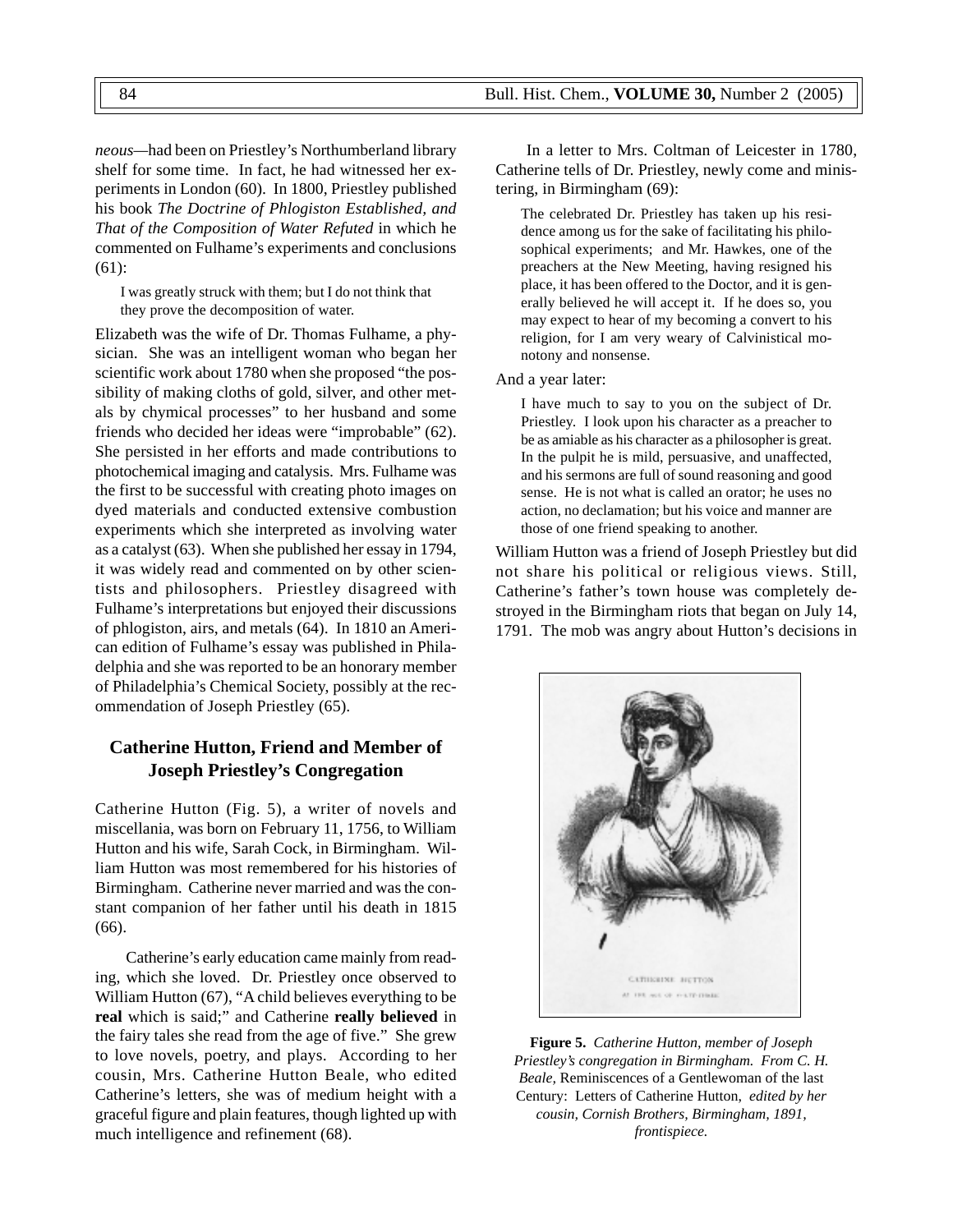the city's Court of Requests. In a letter dated July 21, 1791, a week after the riots began, Catherine describes her thoughts about Dr. Priestley and the riots (70):

A circumstance which particularly rendered Birmingham a likely theatre for mischief was the zeal of Dr. Priestley, fervent though not intemperate. Having fully assured himself of the truth in religion, he conceived it his duty to go abroad into the world and endeavour to persuade all mortals to embrace it, an idea which has done more mischief than any which ever entered the erring mind of man. He sometimes, too, in his sermons, glanced at politics—a subject that should never be mingled with religion; and this treasured up wrath for him against the day of wrath. I look upon Dr. Priestley as a good man, attached to his King and country, and meaning well to every creature; but, though unintentionally, and himself the first sufferer, he was, I think, one of the primary causes of the riots in Birmingham, by rousing the spirit of bigotry and all uncharitableness in others. He was himself so unconscious of having done wrong, nay, he was so certain of having done only right, that his friends took him almost by force from his house and saved him from the vengeance of a mob who would have torn him to pieces.

Catherine Hutton's connection with Joseph Priestley seems to have ended after his move to London, but she leaves us with an excellent example of how one gentlewoman of many must have felt about Priestley as a minister. She also leaves us with a unique and emotional explanation of her mixed feelings about Priestley, just after the Birmingham riots, which affected her and her family so greatly.

# **Elizabeth Ryland Priestley and Margaret Foulke Priestley, Daughters-in-law**

Elizabeth Ryland was born October 25, 1769 in Birmingham to Samuel and Hannah Jeffreys Ryland (71). The Rylands were a well known Dissenting family involved in the wire drawing and pin making business. They were members of New Meeting Congregation where Joseph Priestley preached (72). Elizabeth married Joseph Priestley Junior in 1792, less than a year after the Church and King riots laid waste to both their parents' estates. Their first child, Joseph Rayner Priestley, was born in 1793, and the young family of three traveled to America shortly thereafter. They settled in the village of Northumberland, Pennsylvania, where they lived in a small brick house. For a time, Elizabeth's mother- and father-in-law also crowded into the brick house while their own home was being built (73). Elizabeth dutifully cared for her mother-in-law in these cramped circumstances during Mary's illnesses. For a time, Elizabeth's sister-in-law, Margaret, also helped care for Mary (74).

Elizabeth's family began to grow. Her first daughter, Elizabeth Rayner Priestley, was born in 1797. Called 'Eliza,' this favorite granddaughter of Joseph Priestley, who lived in her grandfather's house with her family beginning in 1798, later learned to read at his knee. Between 1801 and 1807, Elizabeth had three more children: Lindsey, Marianne, and Sarah. Elizabeth managed all the household affairs and supervised the three servants in Joseph Priestley's home. She accompanied her father-in-law on trips to Philadelphia and was a great comfort to him at all times.

Aspiring to Priestley's zeal for debate as the path to knowledge, Elizabeth boldly wrote two political essays: the first in response to Thomas Cooper's opinion about the power of the U.S. President to declare a day of fasting and prayer, and the second in support of unlimited enquiry as the means for governments to secure the greatest good for society. These articles were published under her initials 'E.P.' in Cooper's *Political Essays* in 1800 (75).

In 1812 Elizabeth and her husband returned to England with four of their children. Eldest son, Joseph Rayner Priestley, remained in America and acted as his father's legal agent. Elizabeth died in England in 1816 after a relatively short but severe illness (76).

While it is not known how they became acquainted, Margaret Foulke, born near Harrisburg, Pennsylvania in 1771, married William Priestley in 1796. They moved onto a farm near Northumberland (77). Joseph Priestley described Margaret and her situation (78), "He [William] has got a very suitable wife, tho rather too tender, and the life they lead, quite solitary in the woods, is such as you cannot easily form an idea of. We see him sometimes, but her seldom indeed, and yet she seems very happy ."

Despite the appearances of contentment, Margaret's husband was deep in debt by 1800 and under suspicion of having attempted to poison members of his father's household. After Joseph Priestley paid off William's debts, the couple left Northumberland. They lived for a time in the Harrisburg area, where Margaret's first child, Lucy, was born in 1800 (79). The family later moved on to Louisiana and took up residence in St. James Parish at Priestley Point, a plantation along the Mississippi River, where three more children were born.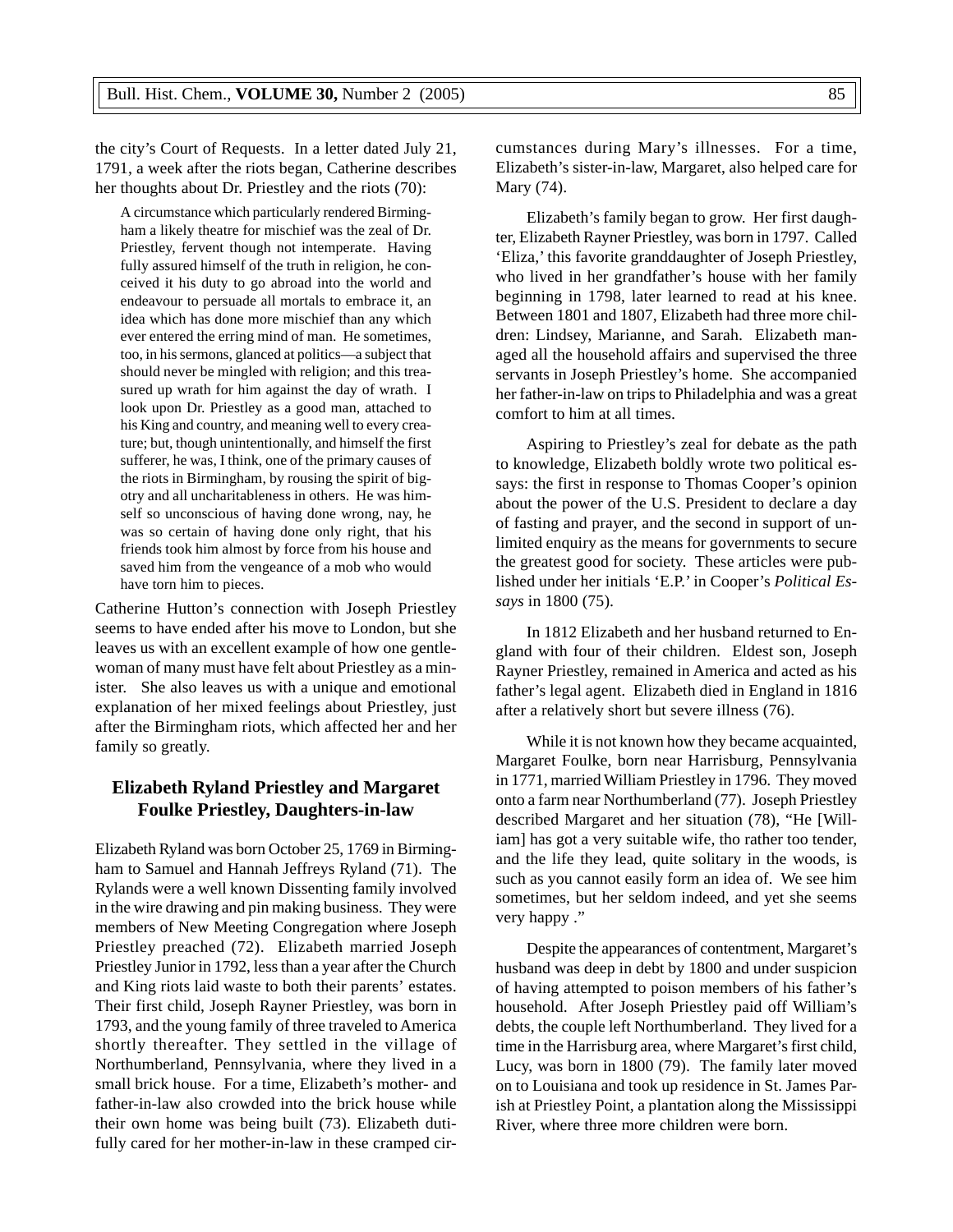As he had done for his daughter Sarah, Joseph Priestley provided for Margaret in his will. He left her an annuity of sixty pounds sterling and stipulated that William was to have no part of or control over his wife's inheritance (80). In 1840 the then-widowed Margaret returned to Northumberland where she paid a visit to her nephew, Joseph Rayner Priestley. She died some years later in New Orleans (81).

# **Sarah Bull Haines Young and Mrs. William Bakewell, Friends**

Sarah Bull was the youngest daughter of John and Mary Phillips Bull of Philadelphia. Sarah was educated in the city's better schools. Genealogist H. L. Dufour Woolfley describes her as (82) "a cultivated and highly literate woman with broad interests, political acuity, awareness of history, at least a smattering of French, and more than passing curiosity in matters scientific." Sarah married Josiah Haines, a wealthy Philadelphia Quaker with property in Northumberland. They built a large and imposing house with gardens there that occupied an entire town square near the river (83).

Mr. and Mrs. William Bakewell, an English couple who worked for Josiah Haines as house stewards, came to Northumberland in the spring of 1795 and (84) "found on our arrival there that Dr. Priestley was a resident in Mr. [and Mrs.] Haines' house, while his own was fitting up for his reception." When their year of employment with the Haines family was completed, the Bakewells took a house in Northumberland; and finding themselves more "at liberty," they spent a great deal of time with Joseph and Mary Priestley. Bakewell wrote (85):

Our frequent intercourse with the Doctor and his family occasioned Mrs. Priestley to contract a great partiality for my wife, which led her to seek her help whenever it was possible. . . we were both of us so often with them as to occasion an entire neglect of our own affairs at home. . .the old lady wished to buy all our incumbrances, and have us altogether. . . .

Josiah Haines died in May of 1795 and was buried in Northumberland's Quaker Green, a plot in the center of town set aside for a Meeting House and cemetery for those of Quaker faith (86). Sarah was "a gentlewoman of kind and liberal heart," whose connection with Joseph Priestley was so compassionate that when his son, Henry, died a few months later, she (87):

dispatched me [William Bakewell] with a note to Dr. Priestley, generously offering him the privilege of their family ground, if he chose to accept it; which he did with thankfulness, returning an answer by me, in which he expressed a hope that he and all his would manifest a due degree of gratitude for her kindness.

In September of 1796, when Mary Priestley was taken ill and Mrs. Bakewell "was wholly taken up in attending upon her," William Bakewell (88) decided to pay a short visit to Philadelphia. While there, he received a letter announcing Mary Priestley's death. On his return to Northumberland, Bakewell "found that the Doctor had broken up housekeeping and was gone to live with his son Joseph." Mr. and Mrs. Bakewell did the same and "went to live in the [Priestley Junior] family during the winter."

When Joseph Priestley went to Philadelphia for the winter of 1797, he desired Mr. and Mrs. Bakewell, his trusted friends (89), "to sleep in his bed, in a comfortable room, well stored with books. . . to be sure to read to the servants at night in the kitchen, and endeavour to keep them cheerful and happy." This most intimate of connections was disrupted as Mr. and Mrs. Bakewell never saw Joseph Priestley again. They left Northumberland in April of 1797 and returned to England.

Sarah Haines, remarried in 1798 to Dr. Benjamin Young, was widowed again in 1803. In 1814 she married once more. It is believed Sarah was interred in Northumberland's Quaker Green alongside her parents, two husbands, and several children (90).

## **Ellen Sharples, Portrait Painter**

Ellen Wallace Sharples, the only female artist known to have painted Joseph Priestley's portrait, was born in 1769 in Birmingham (91). She came from a well-to-do English Quaker family and was a student of James Sharples (1751-1811), a portrait painter who worked primarily in pastels, whom she later married. Ellen taught herself to paint miniatures and became a noted portrait painter in her own right, as well as a fine stitchery artist.

Biographer Charlotte Streifer Rubinstein, in her survey of American women artists, chronicled the Sharples family history. Ellen visited America twice, 1793-1801 and 1809-1811, with her husband and three children, traveling in an oversized horse-drawn caravan that housed the family and all their art supplies. James earned an uncertain living as an itinerant painter in New England prior to settling for a time in Philadelphia, where Ellen decided to use her drawing skills to supplement the family income (92).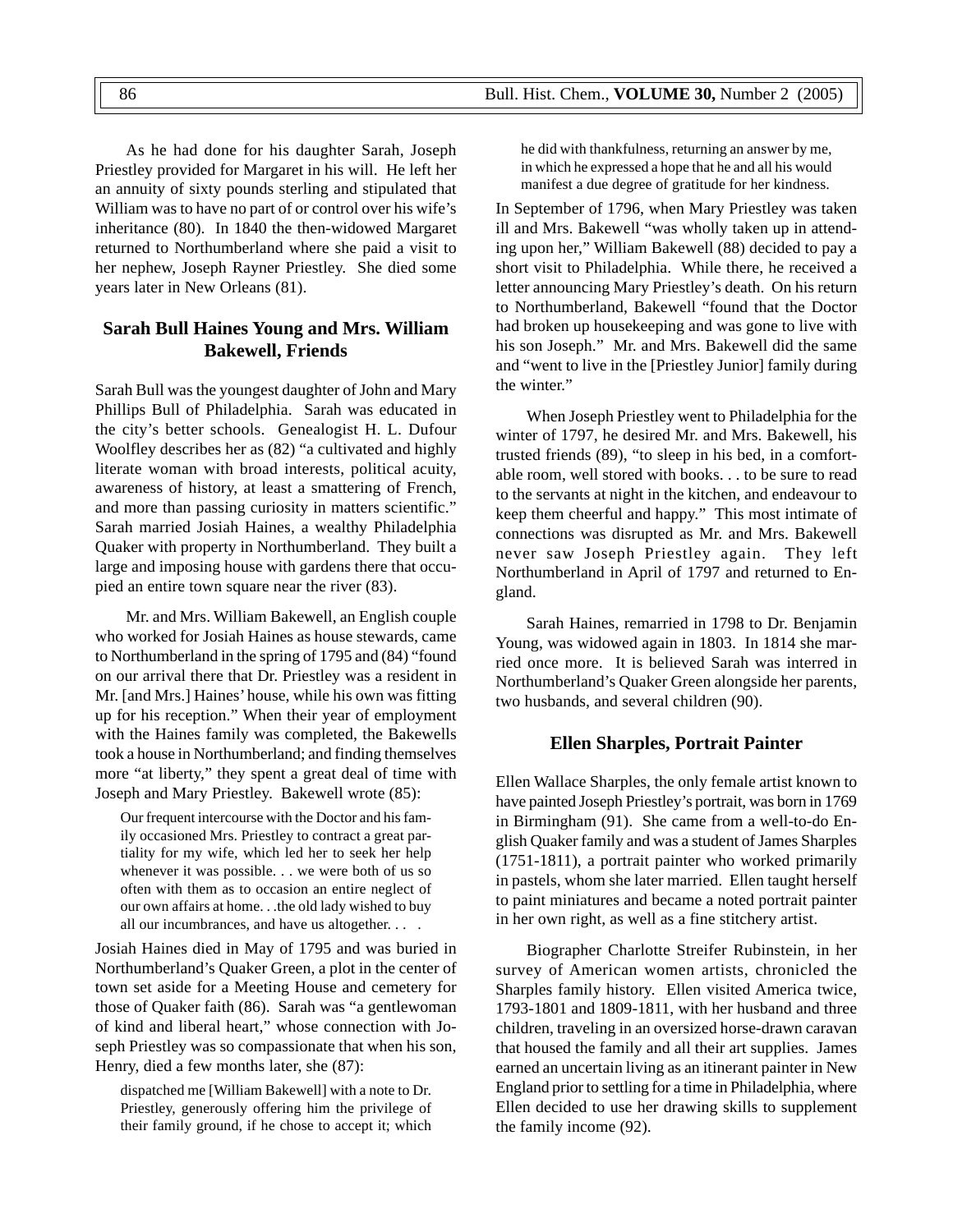Ellen assisted her husband by making copies of his paintings to order and was swamped with commissions for images of Alexander Hamilton, George and Martha Washington, and Lafayette, among other notable personages who visited the city. In her diary, Ellen wrote about her work in Philadelphia (93, 94), "they [her paintings] were thought equal to the originals, price the same; we lived in good style associating in the first society." Rubinstein describes the Sharples portraits as straightforward renderings that were much admired in their day—so accurate that dust from powdered wigs could often be seen on the subject's shoulders. Many years earlier, in 1864, Mr. G. Scharf, the Secretary and Keeper of the National Portrait Gallery, related in a letter how (95) "Sir Charles Eastlake, one of the Board of Trustees, admired the honest and sophisticated manner in which the countenance of Priestley had been expressed by Mrs. Sharples."

A number of images of Priestley painted by the Sharples are extant (96), but determining which of the Sharples painted which portrait can be complex because of Ellen's prolific work as a commissioned copyist as well as a painter in her own right.

In his book *Joseph Priestley, Man of Science 1733- 1804: An Iconography of a Great Yorkshireman,* John McLachlan discusses two portraits of Joseph Priestley in England's National Portrait Gallery that are attributed to Ellen and believed to have been painted shortly after Priestley arrived in Philadelphia in 1794 (97). McLachlan describes the delicately drawn, rectangular and oval pastel representations as (98) "pleasing, and notable for the fact that we see a Priestley not depicted before. After he left England, Priestley ceased wearing a wig. Hence these are the first portraits in which he is seen with his own hair."

In an intriguing (but confusing) note, McLachlan refers to the existence of a copy of a portrait of Priestley by James Sharples of similar description to that of Priestley by his wife that was said to be in the collection of James Walter, Esq., Stratford Lodge, Kingston-on-Thames. McLachlan goes on to state (99) "the National Portrait Gallery Archives contain a photograph of this, but record that the whereabouts of the original are not known." Not having located any original painting of Priestley by James Sharples with which he might compare Ellen's work, McLachlan limits his discussion to those attributed to Ellen which have survived to inform us and record Joseph Priestley's image in particular detail.

Yet another image of Priestley attributed to Ellen is a profile in pastel painted in Philadelphia in 1796 or 1797 and owned by the Clements Library Associates, University of Michigan. The painting depicts (100) "the eminent doctor well into middle age – delicate features, aging skin, and faint smile," and is said to have been the inspiration for the engraving that appears at the frontispiece of Priestley's *Notes on all the Books of Scripture,* published in Northumberland in 1803-1804.

Did Joseph Priestley in fact 'sit' for Mrs. Sharples to have his portrait taken by this female artist? The biographical information emphasizing Ellen's role as a commissioned copyist suggests that probably he did not. However, this pair of artists obviously worked so closely together that Ellen must have met Dr. Priestley in their Philadelphia studio.

# **Caty Gable and Jane (Jenny) Moor, Family Servants**

Caty and Jane served the Priestley Senior and Priestley Junior families. They transported a variety of foodstuffs and other goods from Robert Irwin's general store during 1796 and 1797 for the Priestleys (101). They may have been of Dutch and Irish descent according to William Bakewell, who read to them while Joseph Priestley was away from home (102). Perhaps Caty and Jane were the unnamed 'hired girl' and 'little bound girl' referred to in newspaper articles published by the *Reading Advertiser* and the *Philadelphia Gazette* that reported the attempted poisoning of members of the Priestley household (103). We do not know with certainty who these young women were, but their intimacy and connection with the Joseph Priestley households can not be denied.

## **Elizabeth Darch, Entrepreneur and Friend**

Elizabeth Darch was connected with Joseph Priestley and his eldest son through a number of cash transactions that were conducted and recorded at Robert Irwin's general store throughout 1796. In July, she paid \$50 to Joseph Priestly [*sic*], and one month later, paid \$50 to Joseph Prestley Jur [sic]. Irwin's ledger indicates that Elizabeth made regularly scheduled payments to the Priestleys, but there is no indication as to the nature of her debts (104).

Mrs. Darch, said to be a woman of great spirit and enterprise, was the wife of an English banker who failed in business. While he remained in England to settle his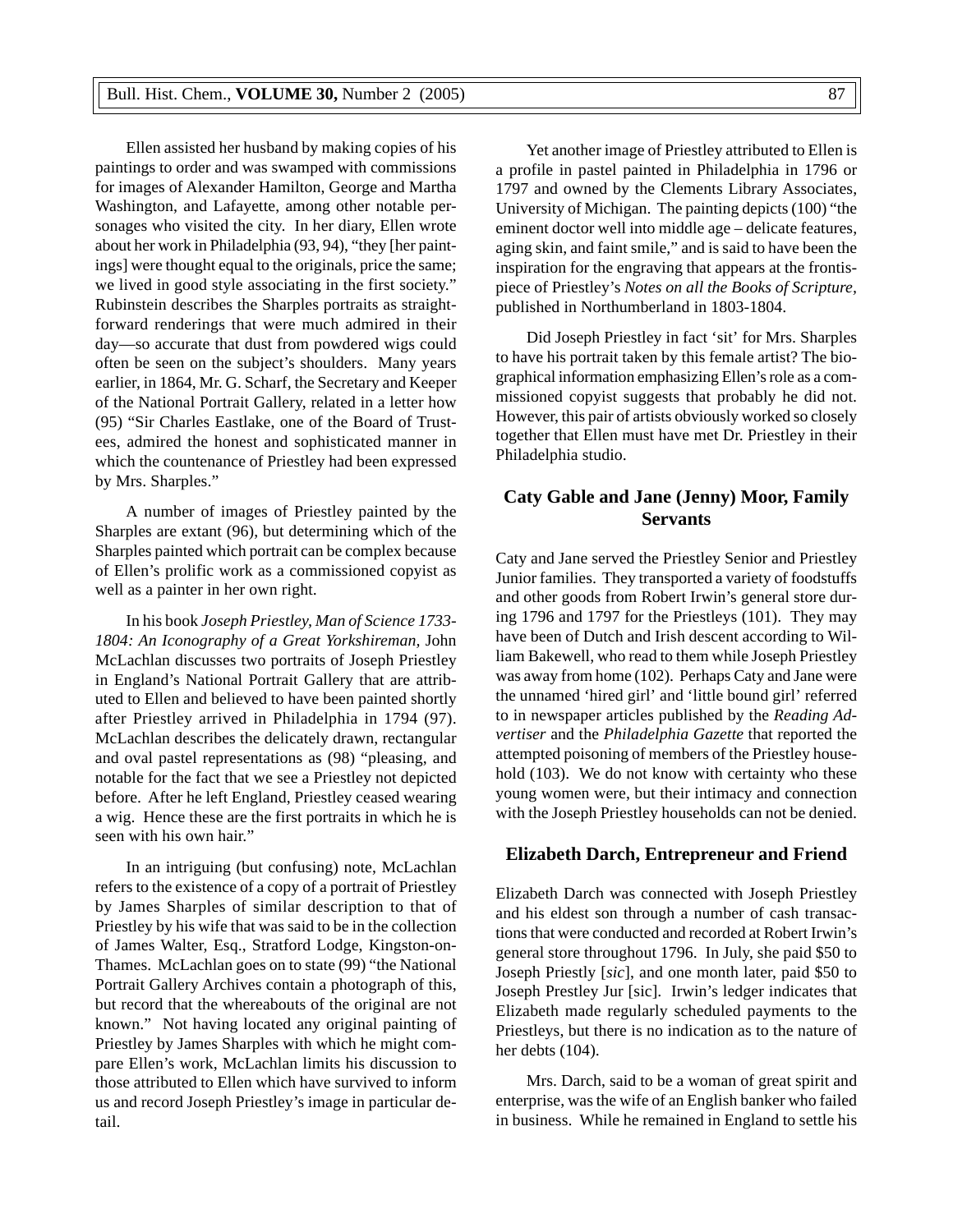affairs, Elizabeth came to America in 1794 with her daughters. The family purchased 100 acres of land near Northumberland on which was first erected a log cabin. Twenty acres was sown in wheat that was sold through Irwin's store (105, 106). A "Miss Darch," certainly one of Mrs. Darch's daughters, painted a watercolor view of the Susquehanna River from Northumberland that caught Joseph Priestley's attention (107). He wrote to Mrs. Barbauld (108):

It is a pleasure to be in a place that is continually and visibly improving, and this is the case here to an astonishing degree. ... Nature has done everything that can be done for any place. Perhaps you have seen the views of it taken by Miss Daich [sic]. They are not by any means too flattering.

# **Conclusion**

In Joseph Priestley's roles as husband, father, friend, minister, teacher, and scientist he had occasion to interact with and influence many women in a variety of ways. The women in his family and households, wives and daughters of his friends, the women who attended his churches, and the women who were involved with the intellectual life of Birmingham and London were directly impacted. Later women of this period were able to read Priestley's writings, scientific, educational and religious, and use them to further their own efforts. Joseph Priestley's legacy of esteem, regard, and respect for the rationality of women lives on as inspiration to those of us today.

## **REFERENCES AND NOTES**

- 1. J. Priestley, *Memoirs of Dr. Joseph Priestley to the Year 1795, Written by Himself: With a Continuation, to the Time of his Decease, by his Son, Joseph Priestley.* J. Johnson, London, 1806, 2-3.
- 2. Ref. 1, p 3.
- 3. Ref. 1, p 6.
- 4. Ref. 1, p 3.
- 5. R. Schofield, *The Enlightenment of Joseph Priestley, a Study of His Life and Work from 1733 to 1773,* Pennsylvania State University Press, University Park, PA,1997, 67.
- 6. Ref. 1, p 27.
- 7. Ref. 5, pp 66-67.
- 8. Ref. 1, p 27.
- 9. Ref. 5, p 5.
- 10. J. and J. Carlisle, Website: The Wilkinson Family, Ironmasters: A Series of Historical Essays. http:// www.iron.oakengates.com, 2001.
- 11. Ref. 10.
- 12. B. R. Belloc, "Joseph Priestley in Domestic Life," *Contemporary Review*, **1894**, *66*, 572.
- 13. Ref. 5, p 91.
- 14. Ref. 1, p 55.
- 15. Ref. 1, pp 87-88.
- 16. Ref. 1, p 204.
- 17. F. W. Gibbs, *Joseph Priestley: Revolutions of the Eighteenth Century,* Doubleday & Company, Inc., New York, 1967, 135.
- 18. Anon., "Inventory of the House and Goods of Dr. Joseph Priestley which were destroyed during the riots at Birmingham in 1791," Birmingham Reference Library, Birmingham, England, circa 1792.
- 19. Ref. 1, p 109.
- 20. J. McLachlan, *Joseph Priestley, Man of Science 1733- 1804: An Iconography of a Great Yorkshireman,* Merlin Books Ltd., Devon, England, 1983, 26.
- 21. S. Haas, "Docent Guide Appendix I: Biographical Sketches of Sarah, Joseph, William, and Henry Priestley and Thomas Cooper," Joseph Priestley House, Degenstein Intern Project, Northumberland, PA, June 2004, 2.
- 22. J. Priestley, Letter to John Wilkinson, June 27, 1794, Collection of the University of Pennsylvania. Photocopy of letter in site research files, Joseph Priestley House.
- 23. M. Priestley, Transcription of letter to Wm. Vaughan Esq., London from Northumberland, August 26, 1794.
- 24. M. A. Bashore, "Joseph Priestley House: Private Home to Public History Museum," unpublished manuscript, Northumberland, PA, 2004, 3-4.
- 25. Ref. 5, p 265.
- 26. Ref. 12, p 573.
- 27. M. E. Ware, "Descendants of William Priestley of Hartshead," Self-published, 2003.
- 28. H. C. Bolton, *Scientific Correspondence of Joseph Priestley,* Kraus Reprint Co., New York, 1969, 80-81.
- 29. Ref. 28, pp121-123.
- 30. Ref. 28, pp 132-133.
- 31. J. Priestley, "Dear Sister": Transcribed letter from archives of the Wiltshire Archaeological and Natural History Society Museum and Library, Devises, Wiltshire, England (original manuscript given by William C. Priestley to Royal Society of Chemistry, London).
- 32. J. Priestley, Last Will and Testament, manuscript written January 1802 (Copy). Research files at Joseph Priestley House, Northumberland, PA.
- 33. Ref. 21, p 1.
- 34. Ref. 17, p 140.
- 35. E. G. Rose, "Mary Priestley: Life with a Famous Scientist," paper presented at Middle Atlantic Regional Meeting of the American Chemical Society, 1996, p 5.
- 36. Ref. 21, p 2.
- 37. P. Toulmin, "The Descendents of Joseph Priestley, LL.D., F.R.S.", *Proceedings of the Northumberland County Historical Society,* **1994,** *32,* 14.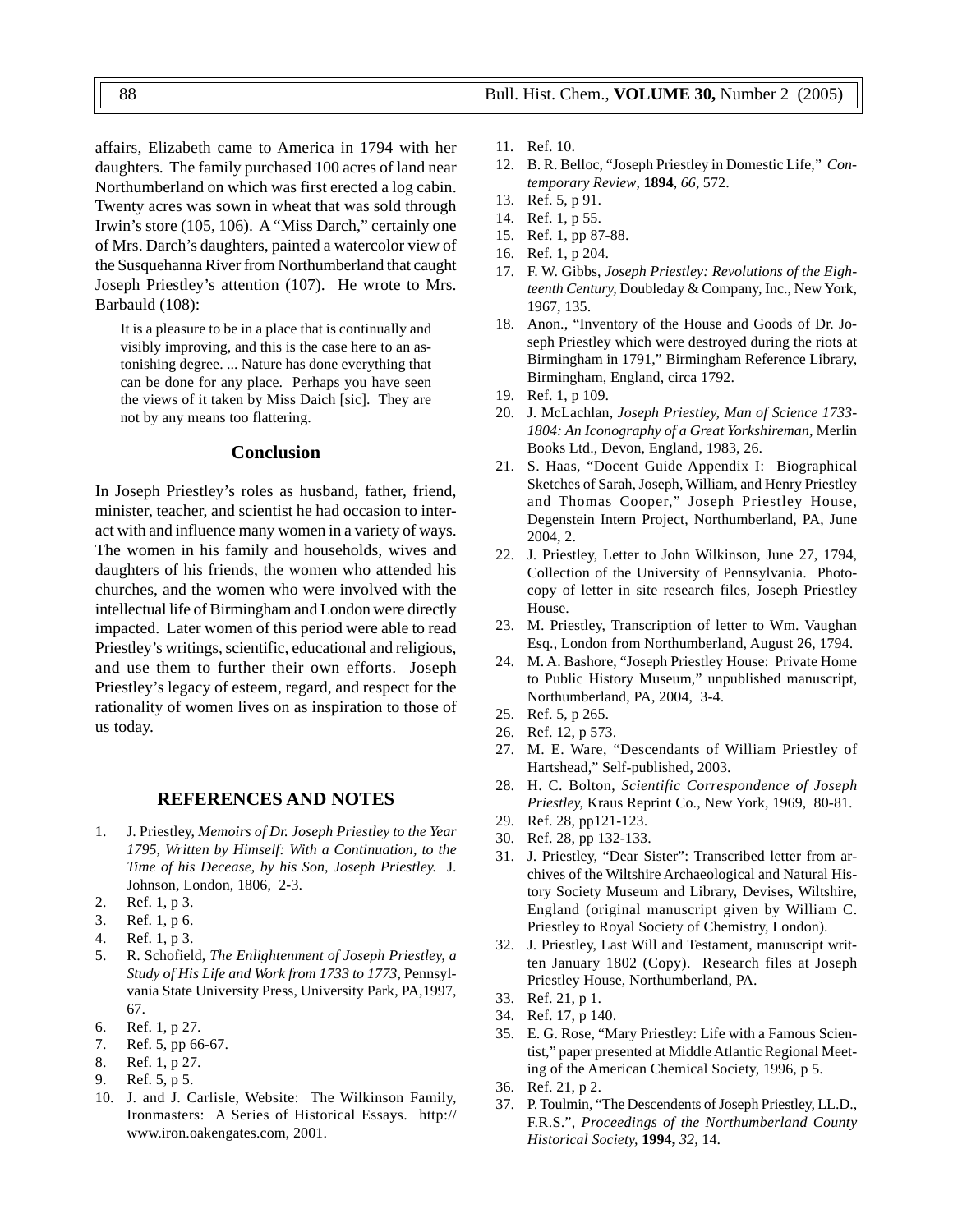- 38. Anna Letitia Barbauld*,* (1743-1825), Dictionary of National Biography (DNB), *1*, 1064.
- 39. Ref. 1, p 49.
- 40. W. McCarthy and E. Kraft*, The Poems of Anna Letitia Barbauld,* The University of Georgia Press, Athens, GA.and London, 1994, 1-3.
- 41. W. Turner, "Mrs. Barbauld," *Newcastle Magazine*, **1825**, *n.s., 4*, 183-186.
- 42. Ref. 40, pp 36-37.
- 43. Ref. 41.
- 44. Ref. 40, p 233.
- 45. Ref. 40, pp 37-38.
- 46. Ref. 5, p 162.
- 47. Ref. 38, p 1065.
- 48. Ref. 40, p 125.
- 49. A. L. Le Breton, *Memoir of Mrs. Barbauld, including letters and notices of her family and friends, by her great niece,* George Bell and Sons, London, 1874, 78-79.
- 50. A. L. Barbauld, "Miss Anne Finch," *Monthly Repository*, **1809**, *4*, 171-172.
- 51. K. Pearson, *The Life, Letters and Labours of Frances Galton,* Cambridge University Press, Cambridge, 1914, Vol. 1, 45-46.
- 52. M. Wilson, *Jane Austen, and Some Contemporaries,* Cresset Press, London, 1938, 153-155.
- 53. R. E. Schofield, *The Lunar Society of Birmingham, a Social History of Provincial Science and Industry in Eighteenth-Century England,* Clarendon Press, Oxford, 1963, 360-366.
- 54. M. A. Schimmelpenninck, *Life of Mary Anne Schimmelpenninck,* edited by her relation*,* Christiana C. Hankin, Longman, Green, Longman, and Roberts, London, 4<sup>th</sup> ed., 1860, 31-33.
- 55. Ref. 54, pp 110-114.
- 56. Ref. 54, pp 125-126.
- 57. Ref. 54, pp 181-186.
- 58. M. Dick, *The Lunar Society and the Anti-slavery Debate,* Internet site, http:// www.search.revolutionaryplayers.org.uk/engine/ resource/exhibition/standard/ default.asp?resource=670 p12.
- 59. T. Dobson, *Catalogue of the Library of the late Dr. Joseph Priestley containing many very scarce and valuable books*, T. Dobson, Philadelphia, PA, 1816, 45.
- 60. J. Priestley, *The Doctrine of Phlogiston Established and that of the Composition of Water Refuted,* A. Kennedy for the author, Northumberland, PA, 1800, 59.
- 61. Ref. 60, p 59.
- 62. D. A. Davenport and K. M. Ireland, "The Ingenious, Lively and Celebrated Mrs. Fulhame and the Dyer's Hand," *Bull. Hist. Chem.,* **1989**, *5,* 37.
- 63. K. J. Laidler, *The World of Physical Chemistry*, Oxford University Press, Oxford, 1993, 249-253, 277-279.
- 64. Ref. 62, p 37.
- 65. Ref. 63, pp 250-251.
- 66. Catherine Hutton (1756-1846), Dictionary of National Biography (DNB), *10*, 351.
- 67. C. H. Beale, *Reminiscences of a Gentlewoman of the last Century: Letters of Catherine Hutton Beale,* edited by her cousin, Cornish Brothers, Birmingham, 1891, 2.
- 68. Ref. 67, p 9.
- 69. Ref. 67, pp28-29.
- 70. Ref. 67, p 88.
- 71. S. Dixon and A. M. Ronald, Introduction and Appended Notes to "Recollections of Dr. Priestley by John Ryland," *Transactions of the Unitarian Historical Society*, **1927- 1930**, *4,* 428.
- 72. Ref. 71, pp 418-419.
- 73. Ref. 21, p 3.
- 74. W. J. Weston, *Priestley Chronicles: Essays on Joseph Priestley, LL.D., F.R.S., and His Northumberland Legacy,* The Unitarian Universalist Congregation of the Susquehanna Valley, Northumberland, PA, 1998, 27.
- 75. T. Cooper, *Political Essays,* Robert Campbell, Philadelphia, PA, 2nd ed., 1800, 3-7, 62-88.
- 76. J. Priestley Jr. Transcription of Letter to J. R. Priestley, May 18, 1816. Box 3-6, Dickinson College Library, Carlisle, PA.
- 77. Ref. 37, pp 16-23.
- 78. Ref. 21, p 6.
- 79. Ref. 37, p 16.
- 80. Ref. 32.
- 81. Ref. 37, pp 29-30.
- 82. H. L. D. Woolfley, *The Story of William Lloyd.* Unpublished draft manuscript, 2003, pp 14-18.
- 83. Ref. 82, pp 17-19.
- 84. W. Bakewell, "Some Particulars of Dr. Priestley's Residence at Northumberland, America," *Monthly Repository ,* **1806**, *1*, 394.
- 85. Ref. 84, pp 505-506.
- 86. Ref. 82, p 19.
- 87. Ref. 84, p 396.
- 88. Ref. 84, pp 565-567.
- 89. Ref. 84, p 622.
- 90. Ref. 82, pp 20-49.
- 91. J. L. Collins, *Women Artists in America: 18th Century to the Present,* University of Tennessee, Chattanooga, 1973, not paginated.
- 92. C. S. Rubinstein, *American Women Artists from Early Indian Times to the Present.* G.K. Hall & Co., Boston, MA, 1982, pp 40-42.
- 93. Ref. 84.
- 94. K. M. Knox, *The Sharples: Their Portraits of George Washington and his Contemporaries,* Yale University Press, New Haven, 1930, p 13.
- 95. Ref. 20, p 30.
- 96. Email message from M. Sofer-Frankel, doctoral student, University of Anglia to A. Bashore, Joseph Priestley House, July 24, 1999. Sofer-Frankel cites tow portraits of Priestley by Ellen Sharples in the National Portrait Gallery, London, and portraits of Priestley by james Sharples—one in Bristol City Museum, England, and one in the National Portrait Gallery, Washington, DC.
- 97. Ref. 20, pp 28-30.